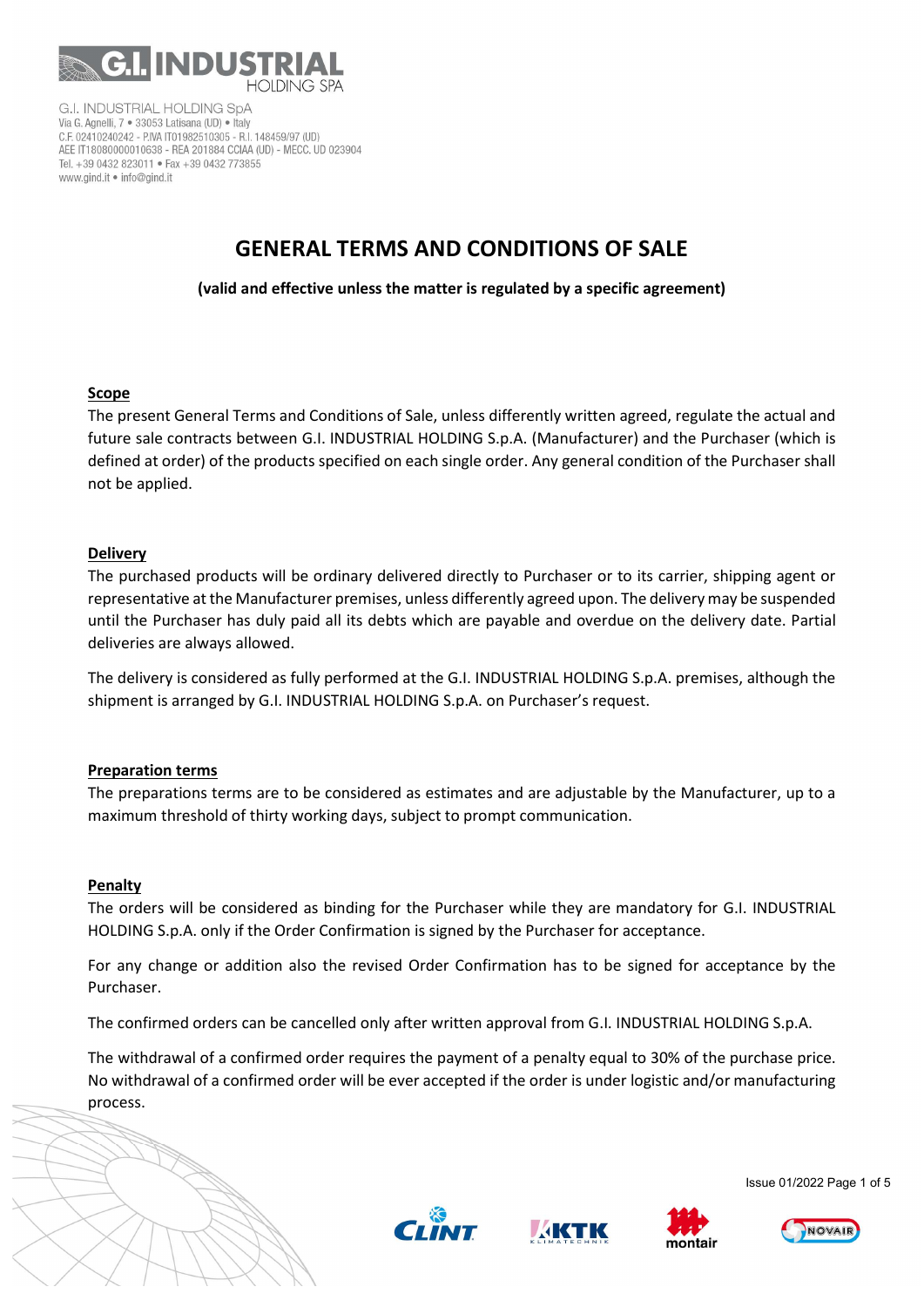

**G.I. INDUSTRIAL HOLDING SpA** Via G. Agnelli, 7 · 33053 Latisana (UD) · Italy C.F. 02410240242 - P.IVA IT01982510305 - R.I. 148459/97 (UD) AEE IT18080000010638 - REA 201884 CCIAA (UD) - MECC. UD 023904 Tel. +39 0432 823011 · Fax +39 0432 773855 www.aind.it . info@aind.it

## Late payments

The Laws in force in the matter of late payments in commercial transactions (D. Lgs. 231/02) will be applied.

If the Purchaser is not compliant with the obligations arising out from these General Terms and Conditions of Sale or with whatsoever applicable Law or provision, then the Manufacturer will be entitled to suspend or postpone the performance of its own obligations under this agreement, including the warranty and service support.

Payments shall be duly addressed to the Manufacturer registered office, according to terms and conditions set forth in the invoice. Payment addressed to Agents or Intermediaries is not releasing.

## Technical norms

Given that G.I. INDUSTRIAL HOLDING S.p.A. complies with the technical norms and the Italian legislation relevant for the features of the products, the Purchaser accepts the risks of any non-compliance between the Italian norms and those valid in the Country of delivery.

## Force majeure

Should G.I. INDUSTRIAL HOLDING S.p.A. not be able to fulfil the delivery (full or partial) of the goods due to force majeure, G.I. INDUSTRIAL HOLDING S.p.A. shall promptly inform the Purchaser; the delivery will therefore be considered as suspended within the limits of the impediment caused by the force majeure and for the entire period of its duration. If the impediment persists more than 45 days, G.I. INDUSTRIAL HOLDING S.p.A. keeps the right to break down the contract, giving back to the Purchaser the advanced payments, if any; in that case, the Purchaser has no right for any damage compensation.

Force majeure are considered all the events which are not reasonably controllable by G.I. INDUSTRIAL HOLDING S.p.A. including, but not limited to, strike, industrial action, transport inhibition, war, fire, governmental or administration deed.

## Warranty

G.I. INDUSTRIAL HOLDING S.p.A. is subject to the legal warranty provided for by the Italian Civil Code for vices and defects in the sale agreement with non consumer Purchaser (12 months). If the Purchaser is a consumer, Manufacturer is subject to the legal warranty provided for by the Italian Consumer Code for non conformity (24 months).

The duration of the warranty takes its beginning from the delivery date, duly evidenced by a document having fiscal validity (invoice, receipt, CMR and bill of lading).









Issue 01/2022 Page 2 of 5

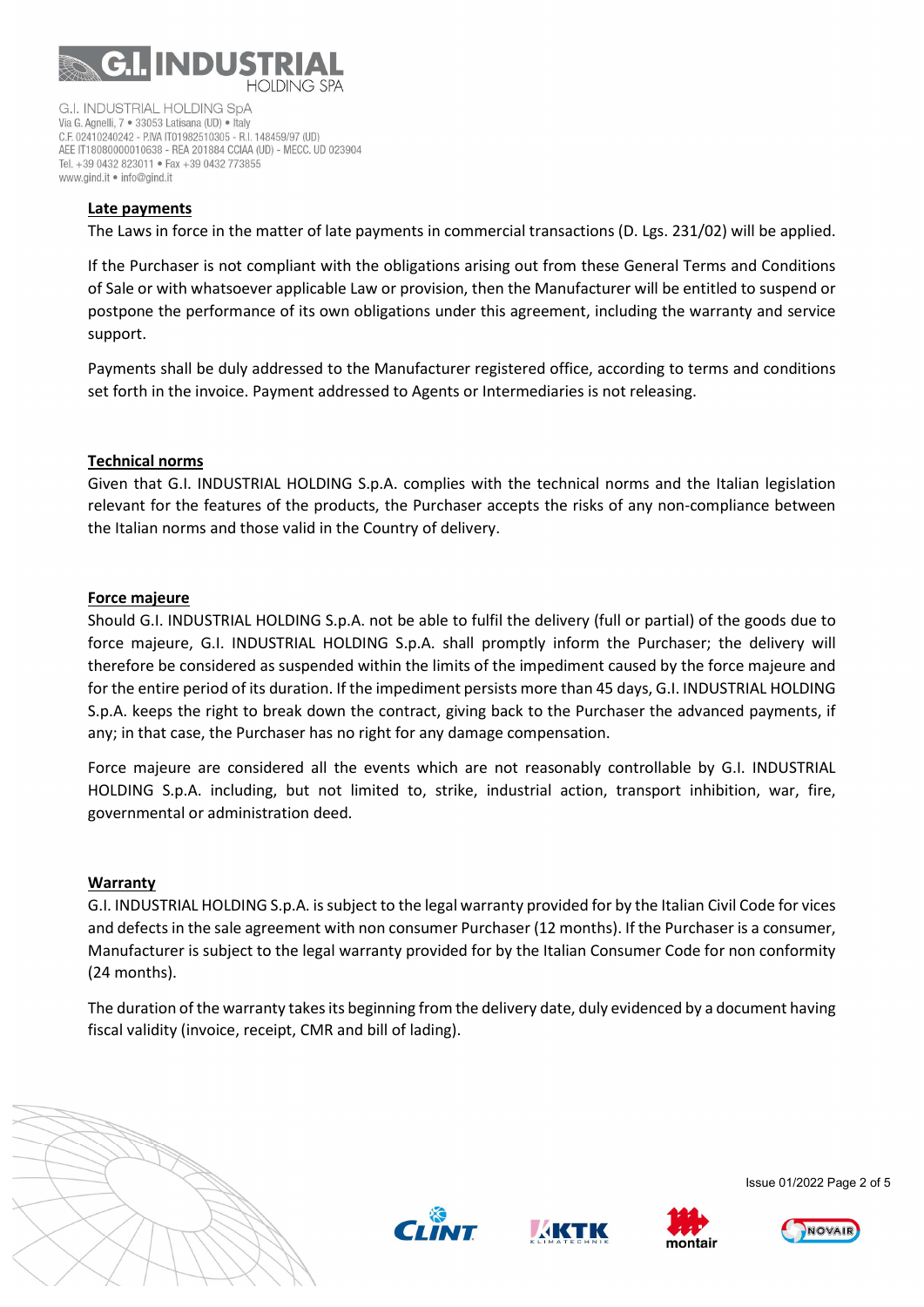

**G.I. INDUSTRIAL HOLDING SpA** Via G. Agnelli, 7 · 33053 Latisana (UD) · Italy C.F. 02410240242 - P.IVA IT01982510305 - R.I. 148459/97 (UD) AEE IT18080000010638 - REA 201884 CCIAA (UD) - MECC. UD 023904 Tel. +39 0432 823011 · Fax +39 0432 773855 www.aind.it . info@aind.it

The spare parts will be considered under warranty conditions if only the vice, defect or non conformity is due to Manufacturer responsibility and if recognised as defective in accordance with the non-negotiable judgement of G.I. INDUSTRIAL HOLDING S.p.A.

If the replacement is carried out by the Manufacturer, labour, travelling and accommodation costs of the people involved will be separately invoiced.

Any form of indemnity or compensation for direct or indirect damages is excluded.

Defective material which is replaced under the terms of warranty remains the property of G.I. INDUSTRIAL HOLDING S.p.A. which can claim for the return of the part in any moment in the following 6 (six) months after the replacement.

After that period the Purchaser will be responsible for it and takes charges eventually for reparation, sale or demolition.

## - Claims

The Purchaser assumes the responsibility to check the merchandise at the moment of consignment. Any claim, including those concerning shipping, must be forwarded in writing and arrive to G.I. INDUSTRIAL HOLDING S.p.A. within 8 (eight) days from the receipt of the material as shown on shipping documents. Hidden defects in the material must be reported in writing within 8 (eight) days from their discovery.

## - Installation

Installation must be properly carried out in compliance with applicable Laws and standards and refer to the manual for installation, use and maintenance provided with the units. The warranty does not cover instances where proper working practices and the provisions of the manual on installation, use and maintenance have not been complied with.

## - Testing

All units are tested or subjected to quality checks aimed at ensuring compliance with the order in the plants of Manufacturer prior to shipping, with the exception of evaporating and condensing units. These units, due to their technical features, are subjected to all of the tests carried out on the other units, except for the functional testing of the compressors. All tests carried out in the plants of Manufacturer shall be considered as accepted. Any work made necessary by:

- incorrect installation;
- incorrect use of the machines;
- use in excess of established limits;
- problems serving from user systems;
- problems with the supply of electrical energy;
- disservices caused by components in the user system;
- tampering;

Ì

refrigerant charge (not foreseen in factory) for the units with 2 split sections;

are to be considered as not being covered by the warranty.







Issue 01/2022 Page 3 of 5

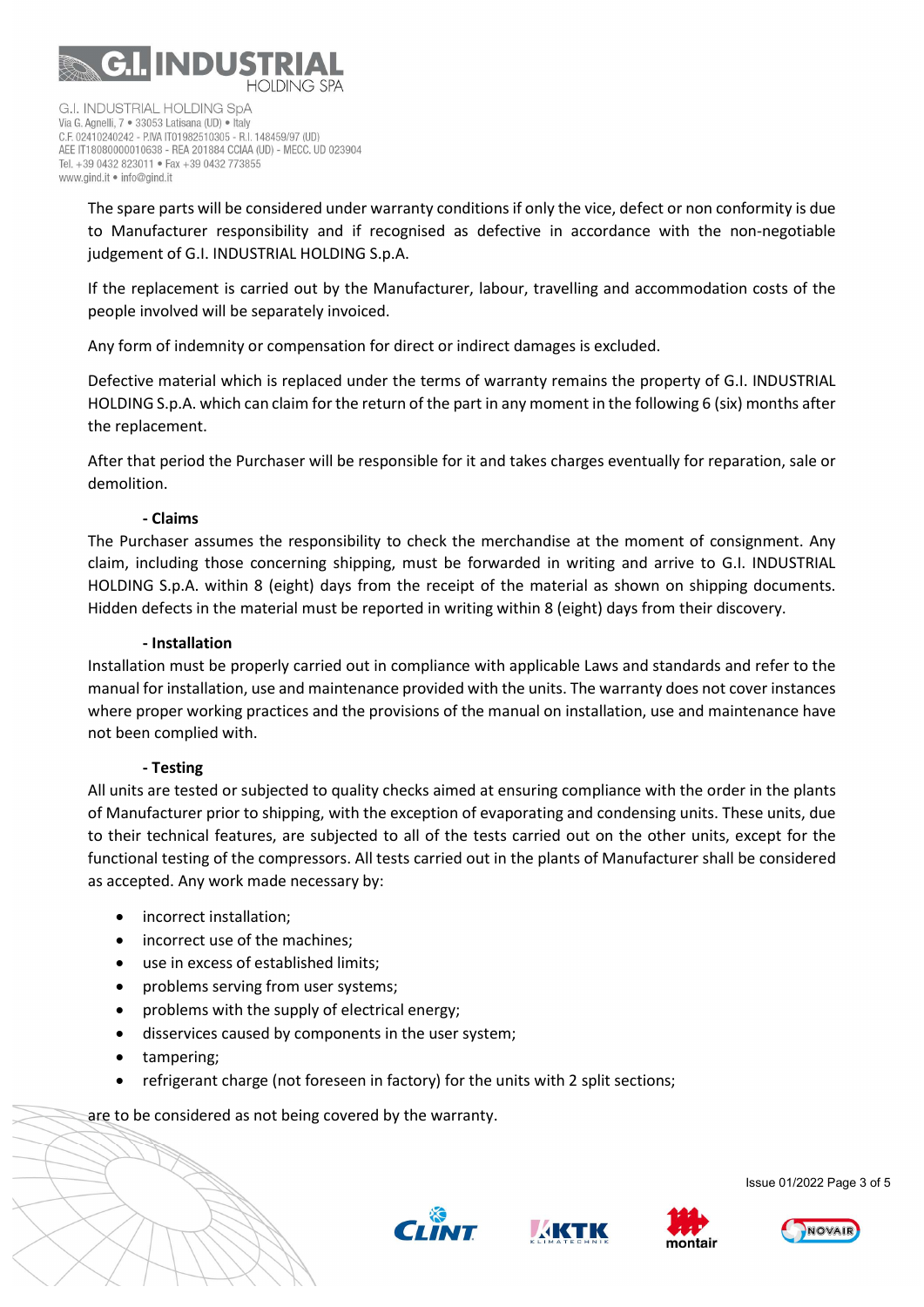

**G.I. INDUSTRIAL HOLDING SpA** Via G. Agnelli, 7 · 33053 Latisana (UD) · Italy C.F. 02410240242 - P.IVA IT01982510305 - R.I. 148459/97 (UD) AEE IT18080000010638 - REA 201884 CCIAA (UD) - MECC. UD 023904 Tel. +39 0432 823011 · Fax +39 0432 773855 www.aind.it . info@aind.it

# - Exclusions and limitations of the warranty

G.I. INDUSTRIAL HOLDING S.p.A. reserves the right to suspend or permanently cancel the period of warranty should the Purchaser fail to fulfil its contractual obligations. The following are not covered by any form of warranty:

- mechanical parts subject to normal wear (drive belts, gaskets, etc.);
- expendable materials (oil, refrigeration, etc.);
- failures caused by external electrical short circuits or lighting;
- freezing of the evaporators or coils due to lack of water circulation in the system or failure to drain them when not in use;
- improperly installed units, not in compliance with the layout rules;
- incorrect use of the unit;
- tampering with safety devices and parts;
- poor maintenance or total lack thereof;
- corrosion effects:
- split system malfunction due to combinations between indoor and outdoor units different from what shown in the dedicated documentation.

#### Operating procedure for the spare parts:

The following is the procedure to be used if spare parts are required:

- The Purchaser shall ask the Technical Service Department of the Supplier for the spare part it needs. The Purchaser shall provide, for all units equipped with a compressor and for air handling units, the serial number of the applicable unit, whereas for terminal units the purchase invoice shall be provided.
- The Technical Service Department shall check whether the units in question are covered by warranty

and then shall proceed in one of the following ways:

## FOR UNITS STILL COVERED BY WARRANTY

- The Technical Service Department shall open an order for the specified part.
- The Purchaser receives the order confirmation for the sale price.
- The piece is delivered at the expense of the Purchaser.
- The order is invoiced with payments previously agreed with G.I. INDUSTRIAL HOLDING S.P.A.
- The Purchaser returns the piece at its expense, only if requested by the Technical Service Department.
- After the Technical Service Department has received the piece and/or analyzed it and acknowledged that it is in fact defective, it issues a credit note that fully covers the previous invoice.